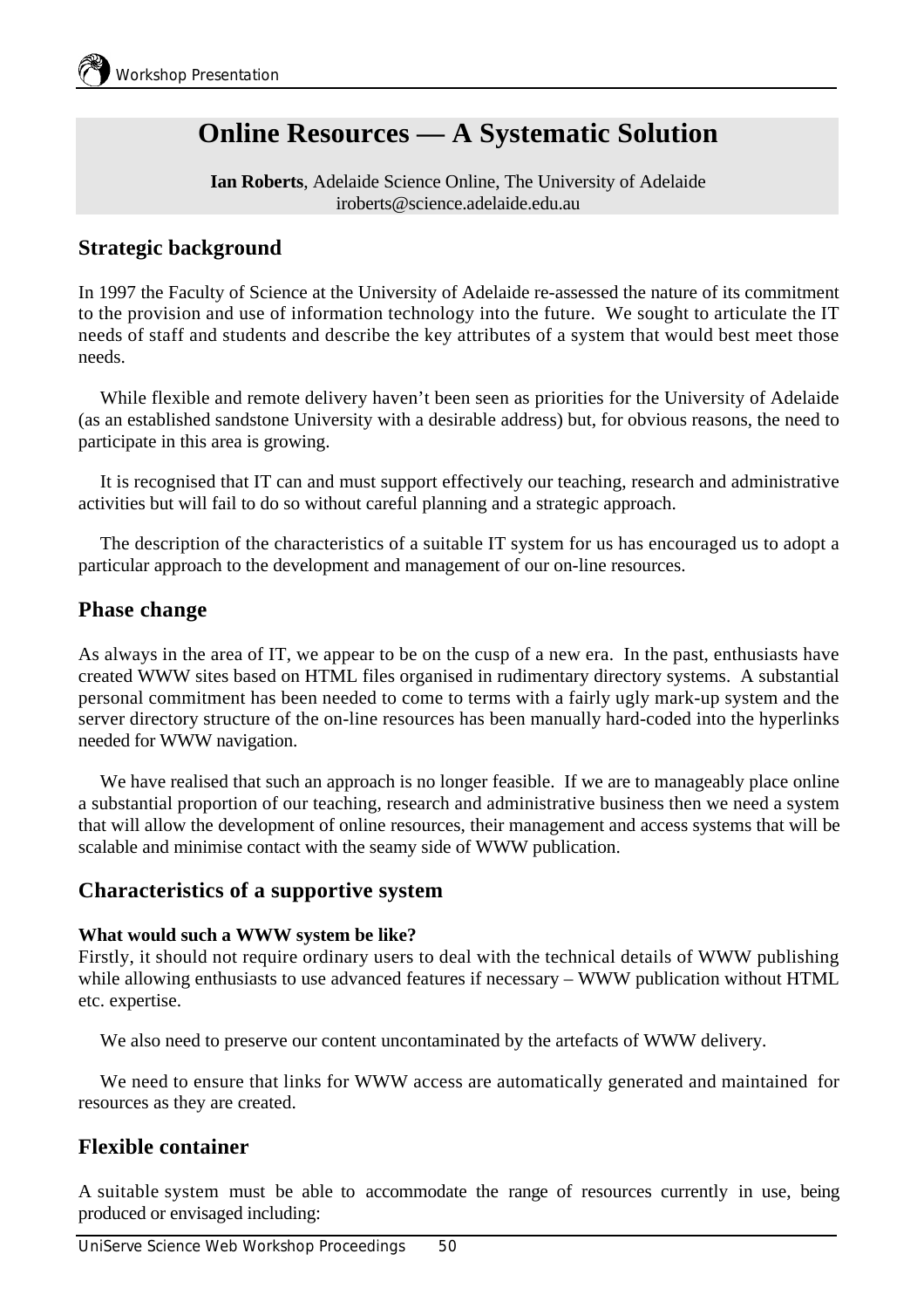- content (syllabus material, quizzes, interactive simulations, etc); and
- conduits for access to other resources (discussion groups, FAQ facilities...).

Whatever their content or format, these items can be considered to be documents that need to be shared with others.

#### **Access control**

WWW publishing must be viewed as a continuum ranging from narrow-casting (sending a message to a colleague or group of collaborators) to broadcasting a report on the WWW for open and anonymous access. We need to be able to devolve the ability to create and upload these resources and share the authorship of that material if necessary without compromising the security of the server and its operating system. The system must readily support editorial access where appropriate. Such a shared environment requires the provision of an audit trail that automatically tracks data on the date, source, revision history, etc. of each item. Multiple levels of access must be able to be provided systematically.

#### **WWW Navigation systems**

Is it any wonder that the wilfully unstructured and anarchic WWW so often frustrates surfers intent on a systematic pursuit?

The WWW stands on two pillars (hangs by two threads) – the content of the WWW pages being viewed and the hypertext links associated with that content. Perhaps the biggest management nightmare associated with the WWW is associated with these links. Of these, I identify two categories: heuristic and systematic.

The heuristic links embody the structureless WWW metaphor. Those familiar, perhaps idiosyncratic snail trials that can be followed throughout the WWW. Typically each one of these links is manually created and vulnerable to changes. The creation of these links requires source and destinations information to be provided and remain valid. These links are time-consuming and remain indispensable.

However, to date, a similar technique has been used to develop the systematic links that are essential to provide formal, structured access to WWW resources. Akin to the table of contents of a reference book, these have been manually created and maintained on millions of home pages throughout the WWW.

While the first set of links remains substantially within the province of teachers and students to define and maintain, the latter is amenable to a systematic treatment - such as those provided by any contemporary database.

Whether heuristic or systematic, hypertext must be as reliable as possible. Semi-automatic checking and manual updating is the only option for non-systematic links.

However, a sophisticated approach to WWW delivery can automatically create and update systematic links within a WWW site. This makes the provision of multiple routes feasible. Indexing systems are possible to meet the different needs of different users or the same user at different times.

We should not regress as we move from existing technology to new media. Any text book provides the reader with at least three approaches to its contents:

- Browsing (linear or random page turning);
- Table of Contents: and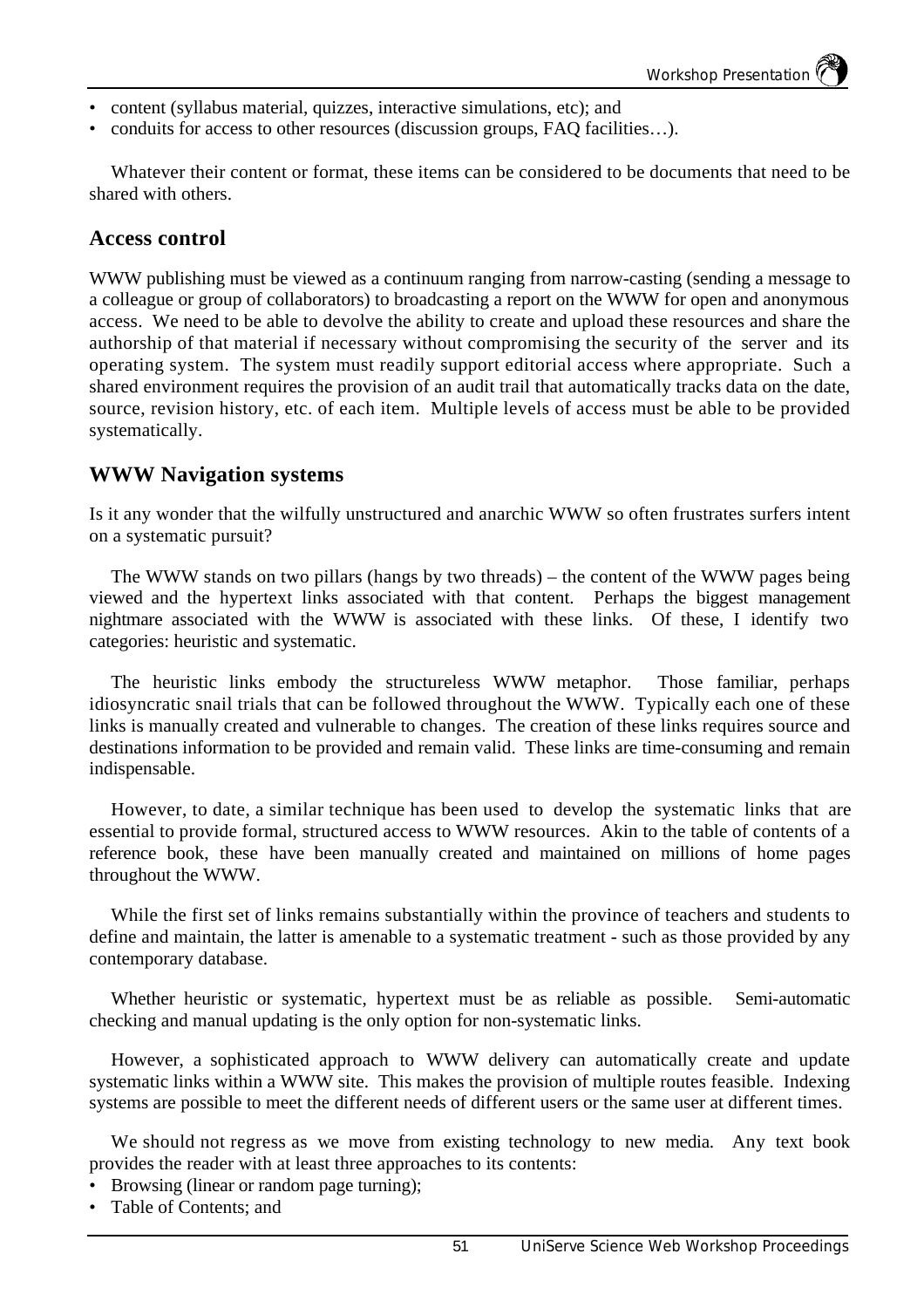Index.

This should set a lower limit on the level of the service our WWW systems provide.

# **Databases**

The terms in which we have described the problem make it clear that a database solution is needed to manage our online resources. We opted to give *Lotus Notes* a try as its core functionality appeared to match our needs – the reliable and secure sharing of documents.

Perhaps the most attractive aspect of the current version(s) of *Lotus Notes* is the automatic and relatively seamless WWW access provided to Notes databases by Lotus's Domino server technology. We have adopted the principle that fairly standard WWW-browsers should be the delivery mechanism while a mixture of browser and Notes clients should be used for authoring tasks.

But we needed to determine whether the product lives up to the claims made for it? Our experience to date looks promising with stable and fast server performance (10K hits/day).

In particular the rendering and caching of massive number of dynamically generated index pages is remarkable.

Automatic full text indexing and searching is effective – the Notes server even drills into the contents of attached files (of common formats)!

We've also used database devices to automatically expire WWW notices etc.

## **Multi-level access**

We have been able to create a multi-level system for WWW publication based on three main groups:

- Public;
- Student; and
- Staff.

Public access resources allow anonymous access while users are challenged for a user-name and password for the other resources and the information is checked against pre-defined groups of registered users.

Access control is managed with standard Notes database tools using data from the University's Student and Management Information Systems. A spin off of the access control lists so developed is that they also serve as e-mail lists.

Access restrictions are currently being maintained at database and document level. Further security can be implemented including field encryption and Secure Sockets Layer although we have not yet felt that need.

# **Free lunch?**

No. By redefining the task of WWW-publication to suit a database treatment we are replacing one set of challenges with another. We need not:

- get our hands dirty with HTML;
- settle for limited indexing of resources; or
- manually update time-dependent notices.